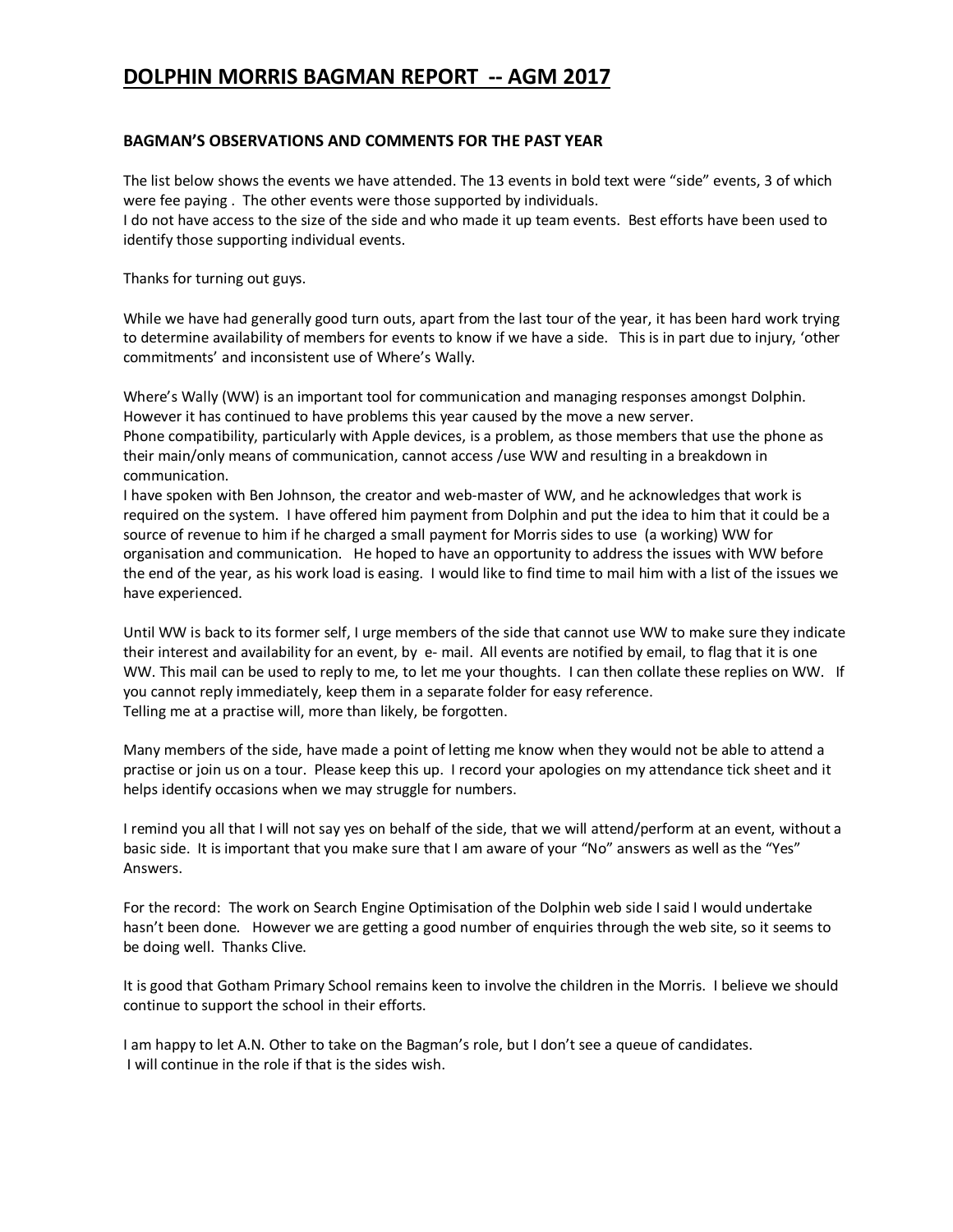| <b>WHAT WE DID THIS YEAR</b>               |                                               |  |  |  |  |  |  |  |
|--------------------------------------------|-----------------------------------------------|--|--|--|--|--|--|--|
| <b>Gotham Heritage Day</b>                 | $18t^h$ Sept 16                               |  |  |  |  |  |  |  |
| <b>Nottingham Canal Festival</b>           | $1st$ Oct 16                                  |  |  |  |  |  |  |  |
| Anker Feast                                | $12^{th}$ Nov 16<br><b>MW</b>                 |  |  |  |  |  |  |  |
| Boxing Day with Packington/Penny Royale    | $26th$ Dec 16<br>IA CC                        |  |  |  |  |  |  |  |
| Peter Halfpenny's Funeral                  | $6^{\text{th}}$ Jan 17<br>IA MW               |  |  |  |  |  |  |  |
| <b>Plough Play Tour</b>                    | $12^{th}$ Jan 17                              |  |  |  |  |  |  |  |
| Ring Jigs W/e                              | 15-17 <sup>th</sup> Jan 16 IA, AP, MW, JO, MM |  |  |  |  |  |  |  |
| Uttoxetter Hearts of Oak Feast             | $28^{\text{th}}$ Jan 17<br><b>CC</b>          |  |  |  |  |  |  |  |
| Night of Music & Song at Cuckoo Bush       | 17 <sup>th</sup> Feb 17                       |  |  |  |  |  |  |  |
| LBR & NSG Insomaniacs Ball                 | 26 <sup>th</sup> Feb 17 CC, MW, MM            |  |  |  |  |  |  |  |
| Hayfield Carnival                          | $14^{\text{th}}$ May 17<br>IA, CC ,AP, WW     |  |  |  |  |  |  |  |
| Derbyshire Tour (After Hayfield)           | $14th$ May 17                                 |  |  |  |  |  |  |  |
| JB's "Commorative Event"                   | 19 <sup>th</sup> May 17                       |  |  |  |  |  |  |  |
| Long Bennington W/end                      | $10th$ June 16                                |  |  |  |  |  |  |  |
| <b>Gotham Primary School Demonstration</b> | 14 <sup>th</sup> & 16 <sup>th</sup> June 17   |  |  |  |  |  |  |  |
| <b>Greensleeves (Chipperfield) Weekend</b> | 14 <sup>th</sup> -16 <sup>th</sup> July 17    |  |  |  |  |  |  |  |
| <b>Toby &amp; Fayes Wedding</b>            | $1st$ July 17                                 |  |  |  |  |  |  |  |
| Rose & Castle / Queens Oak W/e             | $2nd$ July 17                                 |  |  |  |  |  |  |  |
| <b>Sawley Marina Autumn Fayre</b>          | 3rd Sept 17                                   |  |  |  |  |  |  |  |
| Trip to Spain (as guests of Bob)           | $14^{\text{th}} - 19^{\text{th}}$ Sept 17     |  |  |  |  |  |  |  |

### **EVENTS / INVITATIONS NOT ATTENDED / DECLINED**

See appendix for the list of these events. There are 31, 12 from the Morris world, 19 from the rest of the world.

It is clear that Dolphin continues to be easily found, and has a "presence" out in the wider world when people think of the Morris. Clearly our "outreach" via printed matter and the website is working well.

## **ATTENDANCE**

A record was kept for most practises, and tours. This is to be found in the appendix

#### **KIT**

No change from last year. Shout up if any item of kit are required by members.

#### **TOURS MEETING**

I suggest we meet 1 night, late Oct / early Nov, in a pub, other than on a practice night. A Doodle Poll will be used to select the best night for the majority of members around last week of October first week of November.

#### **UPCOMING EVENTS** Those that we have received invitations for etc

| Anker Feast                      | $11th$ Nov 17                   |                                       |
|----------------------------------|---------------------------------|---------------------------------------|
| Ruddington Frame Knitters Museum | $9th$ Dec 17                    | Possible gig, if side interested.     |
| Dolphin Christmas Party          | $21st$ Dec 17                   |                                       |
| Plough Monday (Play)             | $8th$ Jan 17                    |                                       |
| Ring Jigs Instructional          | 19-21st Jan 18                  |                                       |
| Dolphin Reunion                  | $10^{th}$ March 18              | Venue tbc                             |
| Ring ARM                         | $10^{th}$ March 18              | Oak Farm Lodge Hatherton              |
| JMO Peterborough)                | $19th$ May 18                   | Hosted by Crosskey Clog (Open)        |
| Hayfield Carnival                | ?? May 17                       |                                       |
| Thaxted Weekend                  | $1-3^{\text{rd}}$ June 18       | Only If they accept female musicians! |
| Dolphin Anniversary Event        | $8 - 10^{th}$ June 18           |                                       |
| <b>Helmond Ring Meeting</b>      | $24 - 25$ <sup>th</sup> June 18 |                                       |
| Whitchurch Celebration Weekend   | $29^{th}$ June – $1^{st}$ July  |                                       |
| Greensleeves (Chipperfield)      | 13-15 <sup>th</sup> July 18     | date tbc                              |
| Saddleworth Rushcart             | $24 - 26^{th}$ Aug 18           | date tbc                              |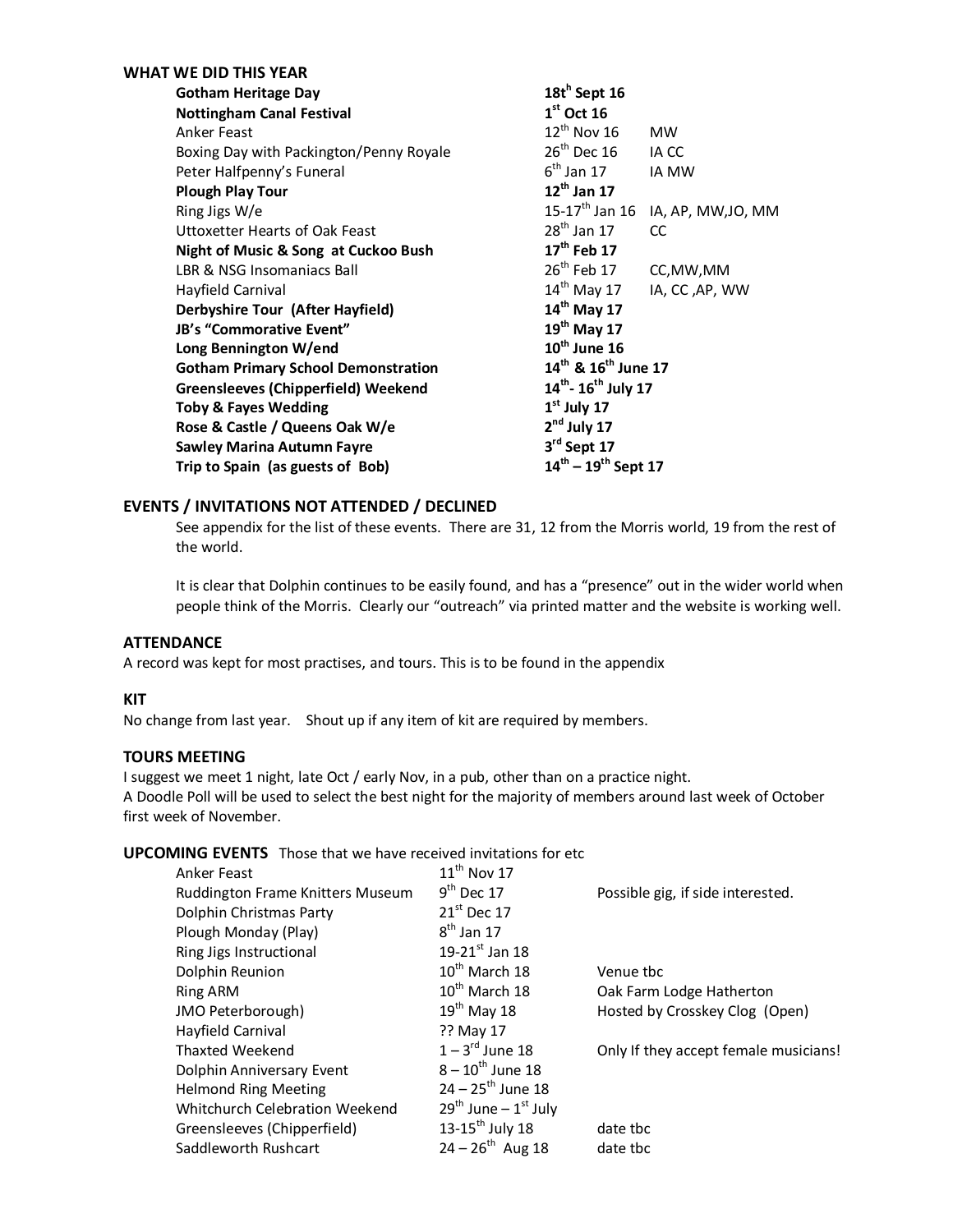# **APPENDIX**

## **MORRIS EVENTS / INVITATIONS DECLINED**

| Event                                     | Date         |
|-------------------------------------------|--------------|
| Sullivan Sword Plough Play                | 08-Jan-17    |
| <b>Ripley Feast</b>                       | 28-Jan-17    |
| Leicester Feast                           | 04-Feb-17    |
| Derby St Georges Day                      | 22-Apr-17    |
| JMO at Leicester                          | 13-May-17    |
| Thaxted Weekend of Dance                  | 03-Jun-17    |
| Ripley Charity Event (Royal Oak Ockbrook) | $01$ -Jul-17 |
| <b>Newark Traditions Festival</b>         | 22-Jul-17    |
| Saddleworth Rush Cart                     | 26-Aug-17    |
| Anstey End of Season Party                | 08-Sep-17    |
| Ripley Morris 70th Anniversary            | 09-Sep-17    |
| Rattlejags 15th Anniversary Day of Dance  | 07-Oct-17    |

# **OTHER EVENTS / INVITATIONS DECLINED**

| Event                                         | Date         |
|-----------------------------------------------|--------------|
| Southwell Minster - Dean Installation Service | 17-Sep-16    |
| Papplewick Pumping Station                    | $01$ -May-17 |
| <b>SB Festival</b>                            | 13-May-17    |
| <b>Wellow May Day</b>                         | 29-May-17    |
| Shardlow Open Gardens Day                     | 18-Jun-17    |
| Summer Ball, Sgts Mess, RAF Wittering         | 30-Jun-17    |
| Stanton by Dale Summer Fayre                  | 09-Jul-17    |
| Pilsley Village (Chatsworth) Fete             | 15-Jul-17    |
| Hemington Charity Event (Air Aumbulance)      | 12-Aug-17    |
| Nottingham Food & Drink Festival              | 12-Aug-17    |
| <b>Ruddington Summer Fayre</b>                | 19-Aug-17    |
| Tom Huggen's 70th Birthday                    | 26-Aug-17    |
| Derbyshire House Summer Fete                  | 26-Aug-17    |
| Caythorpe Arnhem Gala                         | 02-Sep-17    |
| Loughborough Town Hall - Panto Launch         | 03-Sep-17    |
| <b>Hickling Scarecrow Festival</b>            | 09-Sep-17    |
| Nottingham Village Care Home                  | 09-Sep-17    |
| East Leake Weekend of Culture                 | 09-Sep-17    |
| Eggheads Quiz show - raise a team             |              |